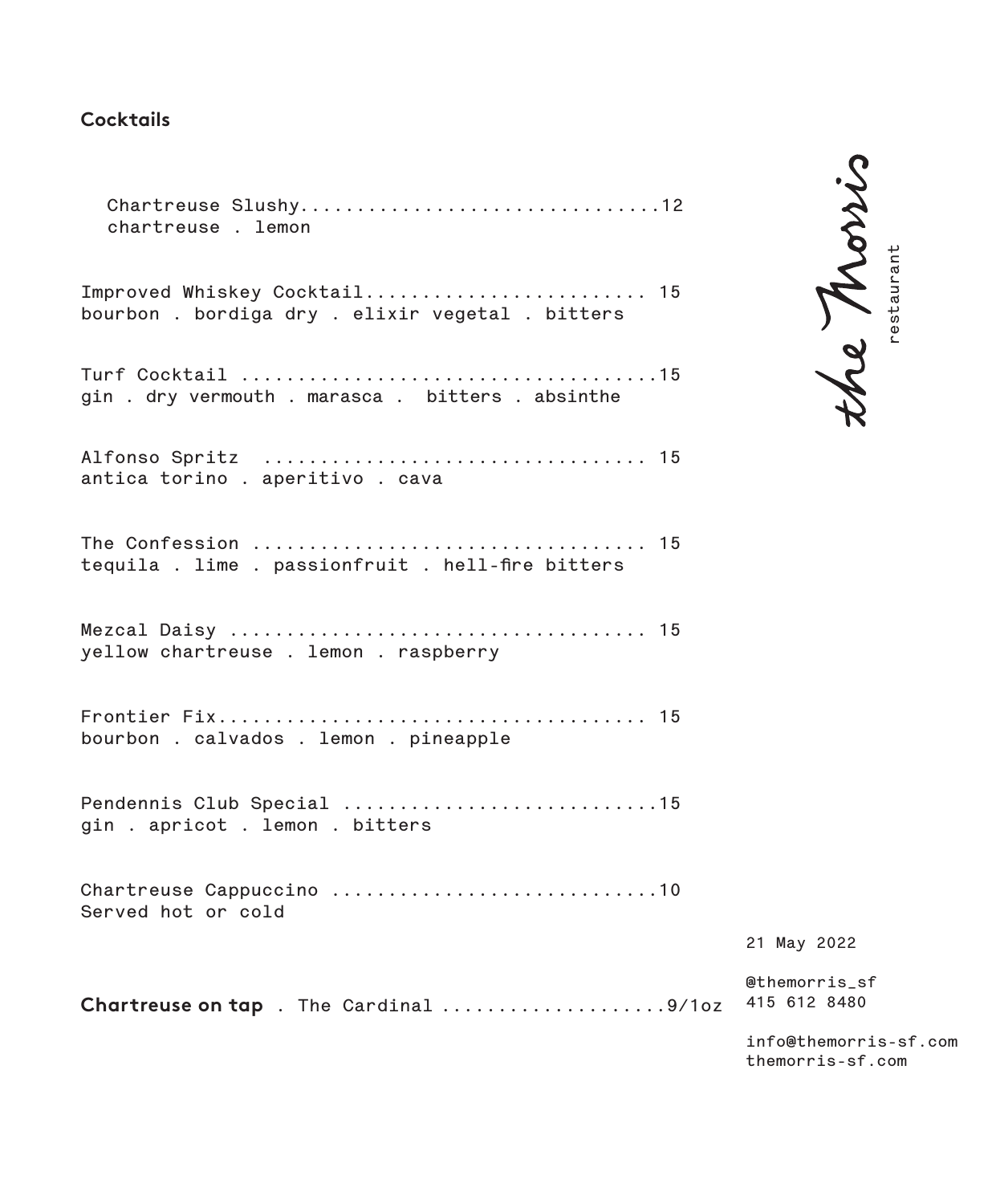# **Featured Spirits**

# **Rare bottles of malt whisky from Japan!**

| Suntory . Hakushu . Single Malt . 12yr 24            |
|------------------------------------------------------|
| Nikka . Single Malt . 'Miyagikyo' 23                 |
| Mars . Tsunuki . 'The First' . Single Malt . 4yr .52 |
| Mars . 'Cosmo' . Wine Cask . Pure Malt 32            |
| Akashi . Pinot Noir Cask . Single Malt . 5yr 45      |

| <b>Beers</b>                                                                                                                                                                                                                                               |
|------------------------------------------------------------------------------------------------------------------------------------------------------------------------------------------------------------------------------------------------------------|
| tapped, bottled & cannned<br>Mad Fritz . IPA . CA (on tap 8oz glass) 8<br>$\mathbb F$ lensburger . Pilsener . DE (330ml) $\ldots \ldots \ldots \ldots$ 8<br>Hanabi . Francin Helles Style Lager . CA (500ml) 26<br>De Ranke. Bitter Ale XX. BE (330ml). 12 |
| Ciders<br>Lemorton . Poire (750ml) France28<br>Hiyu 'Floréal Cider' Mt. Hood OR (750ml) 66                                                                                                                                                                 |
| Non-alcoholic beer<br>Erdinger . Weissbrau . Alkohlfrei . DE (11oz Bottle)6                                                                                                                                                                                |
| Non-alcoholic beverages                                                                                                                                                                                                                                    |
| ginger . raw honey . lemon . seltzer                                                                                                                                                                                                                       |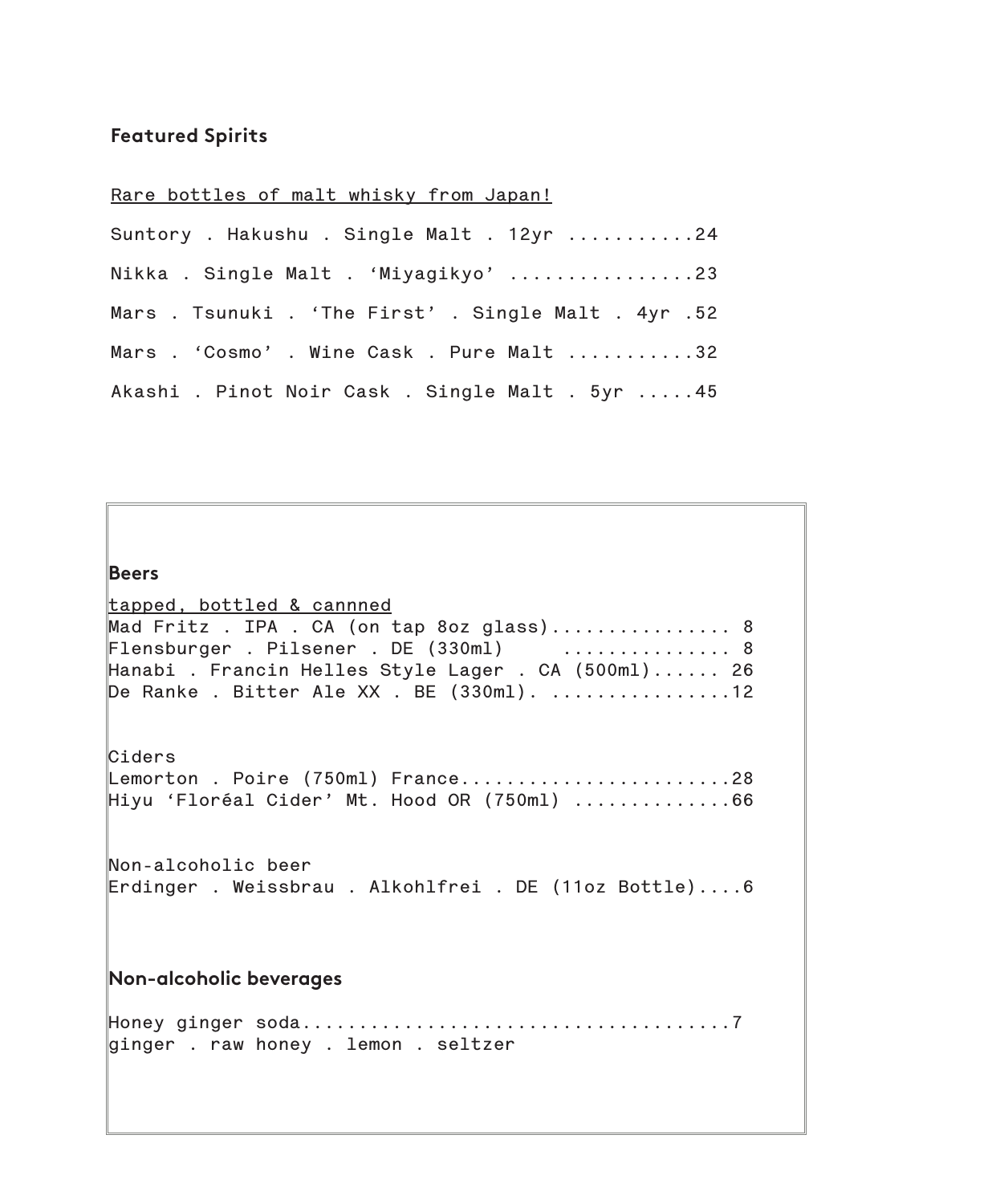## **House Wine**

|  | red or white 1.5/cm         |  |
|--|-----------------------------|--|
|  | pay only for what you drink |  |

#### **Chartreuse**

| 2016 Genepi . Voiron 12                         |
|-------------------------------------------------|
| 2015 1605 . Green . Voiron 14                   |
| 2015 Cuvée des MOFS . Yellow . Voiron 12        |
| 2016 VEP . Green . Voiron 18                    |
| 2009 VEP . Yellow . Voiron 30                   |
| 2018 Fous du chartreuse. Voiron23               |
| 2019 Liqueur du 9th Centenaire . Voiron 14      |
| 2017 La Reine des Liquers . Yellow . Voiron75   |
| 2016 Une Chartreuse . Green . Voiron 385        |
| 1982-92 Green. Voiron 'German Bottling'60       |
| 1966-73 Green Tarragona . 'La Fabiola' 200      |
| 1966-73 Yellow Tarragona . 'La Fabiola' 200     |
| 1966-76 Yellow . Voiron 95                      |
| 1965-66 Green Tarragona . 'El Gruño' 225        |
| 1951-59 Yellow Tarragona . 'El Licor Cumbre'300 |
| 1951-56 Yellow . Voiron 240                     |
| 1921-29 Yellow . Marseille 395                  |
| 1912-1913 Green . Tarragona 800                 |

**Madeira** by the glass

| 2001 H & H . SERCIAL . Colheita 24         |
|--------------------------------------------|
| 1977 D'Oliveira . TERRANTEZ60              |
| MV Barbeito . TERRANTEZ . 'Reserve'85      |
| 1899 D'Oliveira . TERRANTEZ  315           |
| MV Rare Wine Co . VERDELHO . 'Savannah' 15 |
| 1973 D'Oliveira . VERDELHO 58              |
| 1912 D'Oliveira . VERDELHO 140             |
| 1850 D'Oliveira . VERDELHO 260             |
| MV Rare Wine Co. . VERDELHO 18             |
| 'Thomas Jefferson Special Reserve'         |
| 1929 D'Oliveira . TINTA NEGRA 150          |
| 1927 D'Oliveira . BASTARDO 155             |
| 1901 D'Oliveira . MALVASIA 198             |
| 1864 D'Oliveira . MALVASIA . 'RR' 280      |
| 1875 D'Oliveira . MOSCATEL 190             |



#### **Wine**

#### **bubbles**

**2016 Pere Mata MACABEO BLEND 16/64 'Familia Riserva' . Brut Cava Catalunya Spain 2019 Simon . RIESLING ........ 17/68 Brut Sekt . Mosel Germany**

**rosé**

**red**

- **MV Labbe et Fils . THE BIG THREE Brut . 'Tradition' . Chamery Champagne France.....30/120**
- **MV Agrapart . CHARDONNAY ..... 137 '7 Cru' . Côte des Blancs FR**

#### **white**

- **2020 Sylvain Bailly .............18/72 Chéne Marchand . SAUVIGNON BLANC Sancerre France**
- **2020 Sigalas . ASSYRTIKO .........90 Santorini Greece**
- **2016 Weszeli . RIESLING ...... 23/92 Steinmassl . Kamptal Austria**
- **2019 Clemens Busch . RIESLING .19/76 Kabinett . Mosel Germany**
- **2019 Alzinger . RIESLING..........130 Ried Höllerin Smaragd Wachau Austria**
- **2019 Maccario-Dringenberg . ......81 ROSSESE BIANCO . Liguria IT**
- **2018 JF Quenard . ALTESSE ......17/68 Roussette de Savioe France**
- **2013 Ch.de Brézé . CHENIN BLANC .121 Clos de la Rue . Saumur France**
- **2018 Gonon . CHASSELAS...........135 Saint Joseph France**
- **2020 Trailmaker . CHARDONNAY...16/64 Santa Cruz Mountains**
- **2017 Charlopin-Tissier ......... 135 CHARDONNAY . Marsannay Burgundy France**
- **2018 Bitouzet . CHARDONNAY.....21/84 Burgundy France**
- **2014 Peay . CHARDONNAY ..........150 Estate . Sonoma Coast**



| <u>rosé</u><br>2020 | CEP . PINOT NOIR . Rosé  16/64<br>Hopkins Ranch . Russian River       |
|---------------------|-----------------------------------------------------------------------|
| 2019                | Corazon . CABERNET SAUVIGNON . 80<br>Rosé . St Helena Napa            |
| 2019                | Tempier. MOURVEDRE BLEND 112<br>Rosé . Bandol France                  |
| <u>red</u><br>2020  | Domaine Chapel . GAMAY 18/72<br>Beaujolais Village . France           |
| 2020                | Le Deux Fléches . GAMAY57<br>Moulin-a-Vent . Beaujolais FR            |
| 2020                | Lapierre . GAMAY85<br>'N' Morgon Beaujolais France                    |
|                     | 2020 Anthill Farms PINOT NOIR 19/76<br>Sonoma Coast                   |
| 2018                | Dupuis . PINOT NOIR $\ldots \ldots 24/96$<br>Wendling Anderson Valley |
| 2001                | Tour Grise . CABERNET FRANC .19/74<br>Saumur France                   |

- **2019 Chateau Yvonne . CABERNET FRANC.. 81 Saumur France**
- **2020 Trediberri . NEBBIOLO ......18/72 Langhe . Piemonte Italy**
- **2018 G. Conterno . BARBERA .........162 'Vigna Francia' . Alba Italy**
- **2018 Bedrock . ZINFADEL..........15/60 'Schmiedt Rd . Lodi**
- **2014 Mossik . SYRAH ................85 Kahn Vineyard . Napa**
- **2019 Comptoir . SYRAH ............15/60 Ballard Canyon**
- **2018 Chatagnier . SYRAH ............82 'La Sybarite' . Saint Joseph Fr**
- **2017 Unturned Stone ............ 23/90 CABERNET SAUVIGNON 'SpiderChase' Waterhorse Ridge Fort Ross**
- **2018 Corison . CABERNET SAUVIGNON ....200 St Helena Napa**

**21 May 2022**

**@themorris\_sf 415 612 8480**

**info@themorris-sf.com themorris-sf.com**

**restaurant**

the Morris